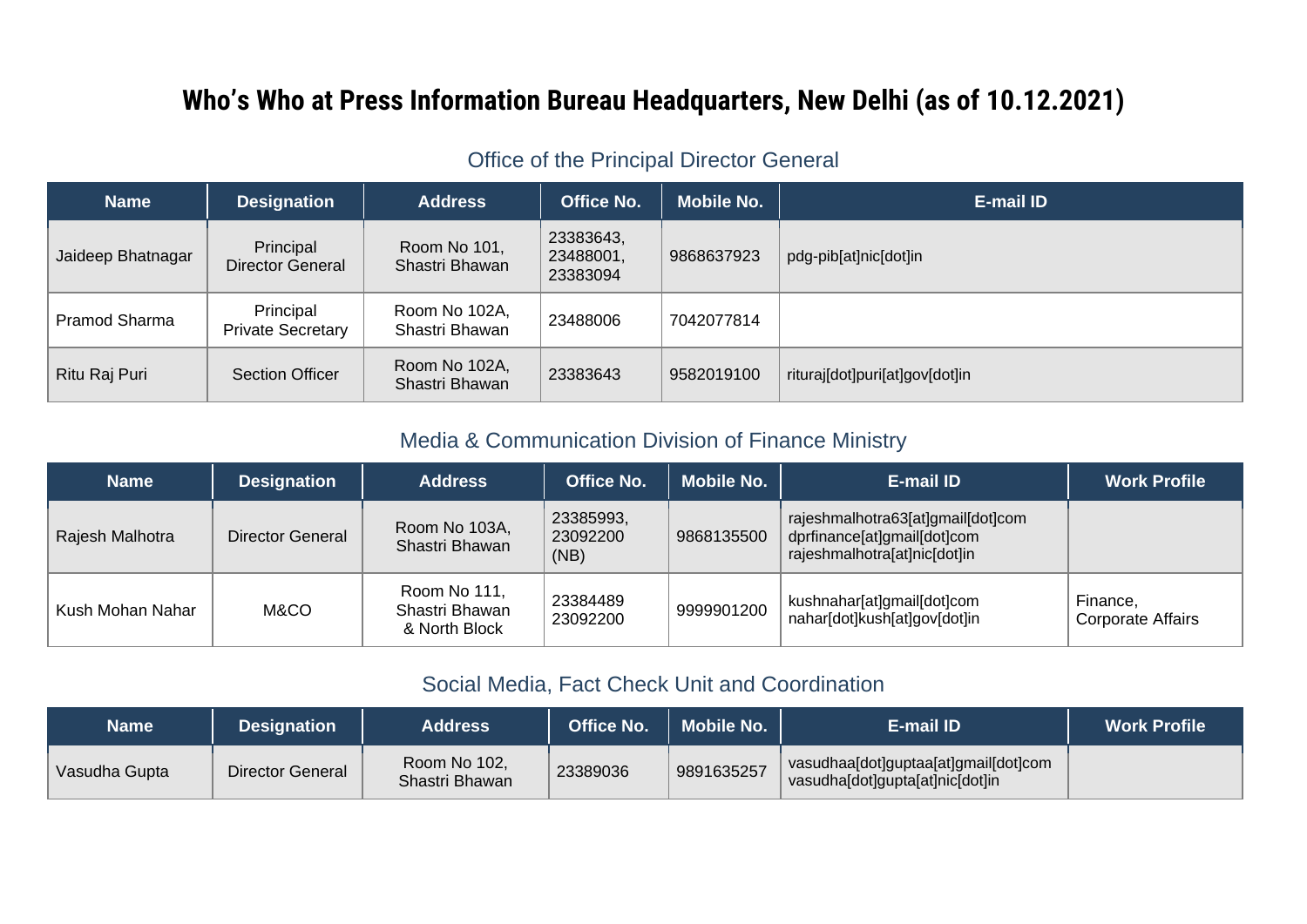| Saurabh Singh         | Deputy Director           | Room No 213,<br><b>National Media Centre</b> | 23488013 | 9958504737 | iis[dot]saurabh[dot]singh[at]gmail[dot]c<br><sub>om</sub><br>saurabh[dot]singh25[at]gov[dot]in                            | Social Media,<br><b>Fact Check</b> |
|-----------------------|---------------------------|----------------------------------------------|----------|------------|---------------------------------------------------------------------------------------------------------------------------|------------------------------------|
| <b>Sheetal Angral</b> | <b>Assistant Director</b> | Room No 210,<br><b>National Media Centre</b> |          | 8492856840 | sheetalangral1992[at]hotmail[dot]com<br>sheetalangral1992[at]icloud[dot]com<br>sheetalangral11041992[at]gmail[dot]co<br>m | Social Media,<br><b>Fact Check</b> |
| Isha Garg             | <b>Assistant Director</b> | Room No 115,<br>Shastri Bhawan               | 23883986 | 9650471312 | isha29garg[at]gmail[dot]com<br>isha[dot]garg[at]pib[dot]gov[dot]in                                                        | Coordination                       |
| Lumpem Vashum         | M&CO                      | Room No 114,<br>Shastri Bhawan               | 23488378 | 9643262848 | lumpem[at]pib[dot]gov[dot]in                                                                                              | Coordination                       |

## Media & Communication Division of Home Affairs and Cooperation

| <b>Name</b>       | <b>Designation</b>             | <b>Address</b>                                                            | <b>Office No.</b>     | <b>Mobile No.</b> | <b>E-mail ID</b>                                                 | <b>Work Profile</b>             |
|-------------------|--------------------------------|---------------------------------------------------------------------------|-----------------------|-------------------|------------------------------------------------------------------|---------------------------------|
| Nitin D. Wakankar | <b>Director General</b>        | Room No 9,<br><b>North Block</b>                                          | 23092692              | 9891635257        | nitin[dot]wakankar17[at]gov[dot]in                               |                                 |
| Raj Kumar         | Additional<br>Director General | 5th Floor,<br>NDCC-II                                                     | 23438213,<br>23488013 | 9868150672        | adgrajkumar[at]gmail[dot]com<br>raj[dot]kumar1967[at]gov[dot]in  | Home Affairs and<br>Cooperation |
| Amandeep Yadav    | <b>Assistant Director</b>      | Room No 8,<br><b>North Block</b>                                          | 23092692,<br>23092001 | 9910154399        | amandeep52463[at]gmail[dot]com<br>ad-media[at]mha[dot]gov[dot]in | Home Affairs and<br>Cooperation |
| Rajeev Rustagi    | <b>Assistant Director</b>      | Room No 218,<br><b>National Media Centre</b><br>Room No 8.<br>North Block | 23388075,<br>23092001 | 9599043680        | rajeev[dot]rustagi[at]nic[dot]in                                 | Home Affairs and<br>Cooperation |

Media & Communication Division of Prime Minister's Office, President's Secretariat, VP's Secretariat, Cabinet Secretariat, Urdu Unit, NITI Aayog and Statistics & Programme Implementation

| Name         | <b>Designation</b>             | <b>Address</b>                               | <b>Office No.</b> | <b>Mobile No.</b> | E-mail ID                                                     | <b>Work Profile</b> |
|--------------|--------------------------------|----------------------------------------------|-------------------|-------------------|---------------------------------------------------------------|---------------------|
| Dhiraj Singh | Additional<br>Director General | Room No 204,<br><b>National Media Centre</b> | 23488343          | 9999996104        | dhirajpundir[at]gmail[dot]com<br>dhiraj[dot]s70[at]gov[dot]in |                     |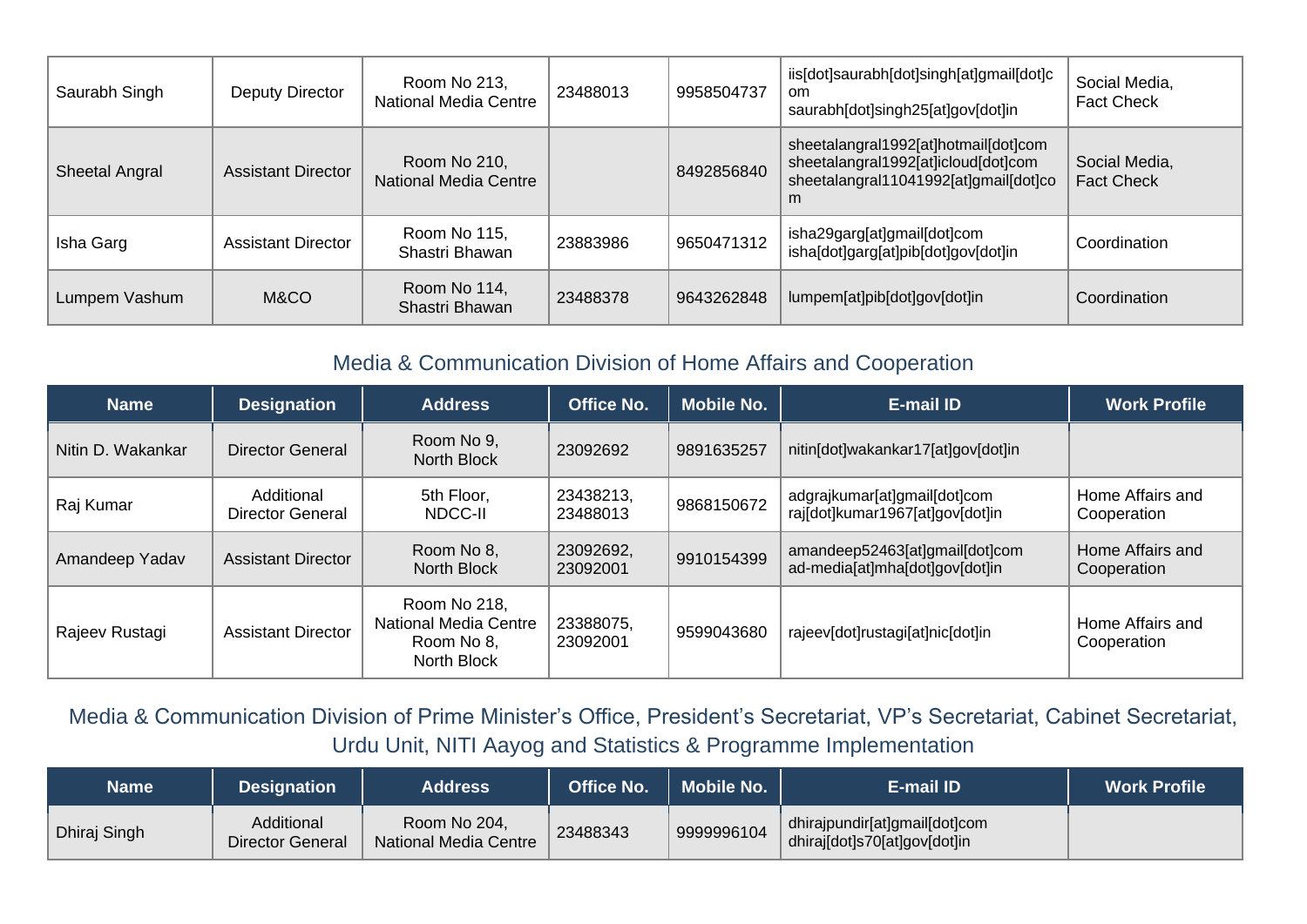| Arvind Kumar Jain | Joint Director            | Room No 215,<br><b>National Media Centre</b> |          | 9654086465 | mearvindjain[at]gmail[dot]com<br>jain[dot]arvind[at]nic[dot]in                                | Prime Minister's Unit<br>and NITI Aayog                                                       |
|-------------------|---------------------------|----------------------------------------------|----------|------------|-----------------------------------------------------------------------------------------------|-----------------------------------------------------------------------------------------------|
| Arun Kumar P      | <b>Deputy Director</b>    | Room No 2,<br><b>National Media Centre</b>   | 23488305 | 9971390995 | arunkumar[dot]palani[at]gmail[dot]com<br>arunkumar[dot]palani[at]gov[dot]in                   | <b>Prime Minister's Unit</b><br>and President's<br>Secretariat                                |
| Vandana Jatav     | Deputy Director           | Room No 216,<br><b>National Media Centre</b> | 23488349 | 9919981929 | drvandanajatav[at]gmail[dot]com<br>drvandanajatav[at]gov[dot]in                               | Prime Minister's Unit<br>and Statistics &<br>Programme<br>Implementation                      |
| Mahar Singh       | <b>Deputy Director</b>    | Vice President's<br>Secretariat              | 23016422 | 9599142714 | maharsingh21[at]gmail[dot]com<br>vpsecretariat[at]gmail[dot]com<br>vpsectt[at]nic[dot]in      | Vice President's<br>Secretariat                                                               |
| Koganti Rohit     | <b>Assistant Director</b> | Vice President's<br>Secretariat              | 23016422 | 8860944780 | koganti[dot]rohit[at]gmail[dot]com<br>vpsecretariat[at]gmail[dot]com<br>vpsectt[at]nic[dot]in | Vice President's<br>Secretariat                                                               |
| Shahbaz Hasibi    | M&CO                      | Room No 2,<br><b>National Media Centre</b>   | 23488307 | 9810428017 | shahbaz[dot]hasibi[at]nic[dot]in                                                              | Prime Minister's Unit,<br>President's<br>Secretariat, Cabinet<br>Secretariat and Urdu<br>Unit |

## Media & Communication Division of Defence

| <b>Name</b>                      | <b>Designation</b>                    | <b>Address</b>                | <b>Office No.</b>     | <b>Mobile No.</b> | E-mail ID                                                       | <b>Work Profile</b> |
|----------------------------------|---------------------------------------|-------------------------------|-----------------------|-------------------|-----------------------------------------------------------------|---------------------|
| A. Bharat<br><b>Bhushan Babu</b> | Additional<br><b>Director General</b> | Room No 95,<br>South Block    | 23012719              | 9650417277        | abbhushan44[at]gmail[dot]com<br>adgmnc[dot]dprmod[at]nic[dot]in |                     |
| Nampi Maranmai                   | Deputy Director                       | Room No 96B,<br>South Block   | 23019758              | 8130831711        | nampiboum[at]gov[dot]in                                         | Defence             |
| Divyanshu Kumar                  | <b>Assistant Director</b>             | Room No 96A/2,<br>South Block | 23019758,<br>23015159 | 8860310530        | dprdefense[at]gmail[dot]com                                     | Defence             |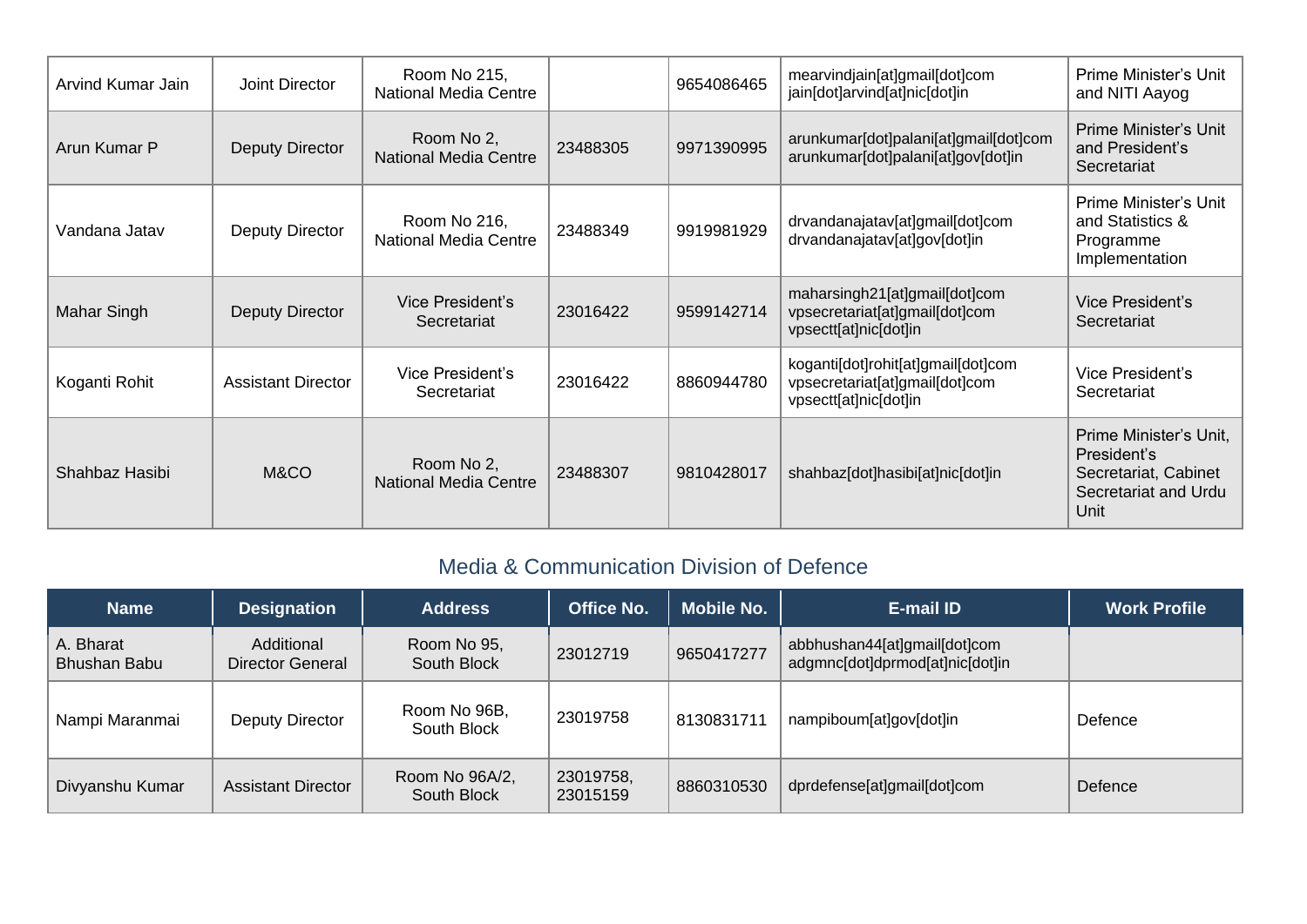#### Media & Communication Division of Railways, Communication and Electronics & IT

| <b>Name</b> | <b>Designation</b>             | <b>Address</b>                               | <b>Office No.</b>     | <b>Mobile No.</b> | E-mail ID                                                                     | <b>Work Profile</b>                              |
|-------------|--------------------------------|----------------------------------------------|-----------------------|-------------------|-------------------------------------------------------------------------------|--------------------------------------------------|
| Rajeev Jain | Additional<br>Director General | Room No 103,<br>Shastri Bhawan               | 23384717,<br>47845371 | 9811300133        | jain[dot]rajeev[at]nic[dot]in<br>dpr[dot]railways[at]gmail[dot]com            |                                                  |
| Monika      | Deputy Director                | Room No 209,<br><b>National Media Centre</b> | 23488308              | 9671107843        | jaglan[dot]monika[at]gmail[dot]com<br>jaglan[dot]monika[at]pib[dot]gov[dot]in | Railways,<br>Communications,<br>Electronics & IT |

Media & Communication Division of Road Transport & Highways, MSME, Education, Ports, Shipping & Waterways and Skill Development & Entrepreneurship

| <b>Name</b>     | <b>Designation</b>             | <b>Address</b>                               | <b>Office No.</b> | <b>Mobile No.</b> | <b>E-mail ID</b>                                                                                                                                               | <b>Work Profile</b>                                                   |
|-----------------|--------------------------------|----------------------------------------------|-------------------|-------------------|----------------------------------------------------------------------------------------------------------------------------------------------------------------|-----------------------------------------------------------------------|
| Mattu J P Singh | Additional<br>Director General | Room No 108,<br><b>National Media Centre</b> | 23488018          | 9810607500        | transportpib[at]gmail[dot]com<br>Mattujpsing[at]gmail[dot]com<br>mattujps[at]nic[dot]in                                                                        |                                                                       |
| Maneesh Singhal | Deputy Director                | Room No 304,<br><b>National Media Centre</b> | 23488068          | 9773869248        | singhal[dot]maneesh[at]gmail[dot]com                                                                                                                           | Road Transport &<br>Highways, MSME,<br>Ports, Shipping &<br>Waterways |
| Aanchal Katiyar | M&CO                           | Room No 316,<br>Shastri Bhawan               | 23073656          | 8595324499        | aanchalkatiyar[at]gmail[dot]com<br>aanchalkatiyar[at]pib[dot]gov<br>hrdpib[dot]131[at]gmail[dot]com<br>pibsde[at]gmail[dot]com<br>ministrycfp[at]gmail[dot]com | Skill Development &<br>Entrepreneurship,<br><b>Education</b>          |

#### Media & Communication Division of Housing & Urban Affairs, Petroleum & Natural Gas and Civil Aviation

| Name       | Designation                    | <b>Address</b>                 | <b>Office No.</b> | <b>Mobile No.</b> | E-mail ID                     | <b>Work Profile</b> |
|------------|--------------------------------|--------------------------------|-------------------|-------------------|-------------------------------|---------------------|
| Y.K.Baweja | Additional<br>Director General | Room No 109,<br>Shastri Bhawan | 23383346          | 9818018560        | yk[dot]baweja17[at]nic[dot]in |                     |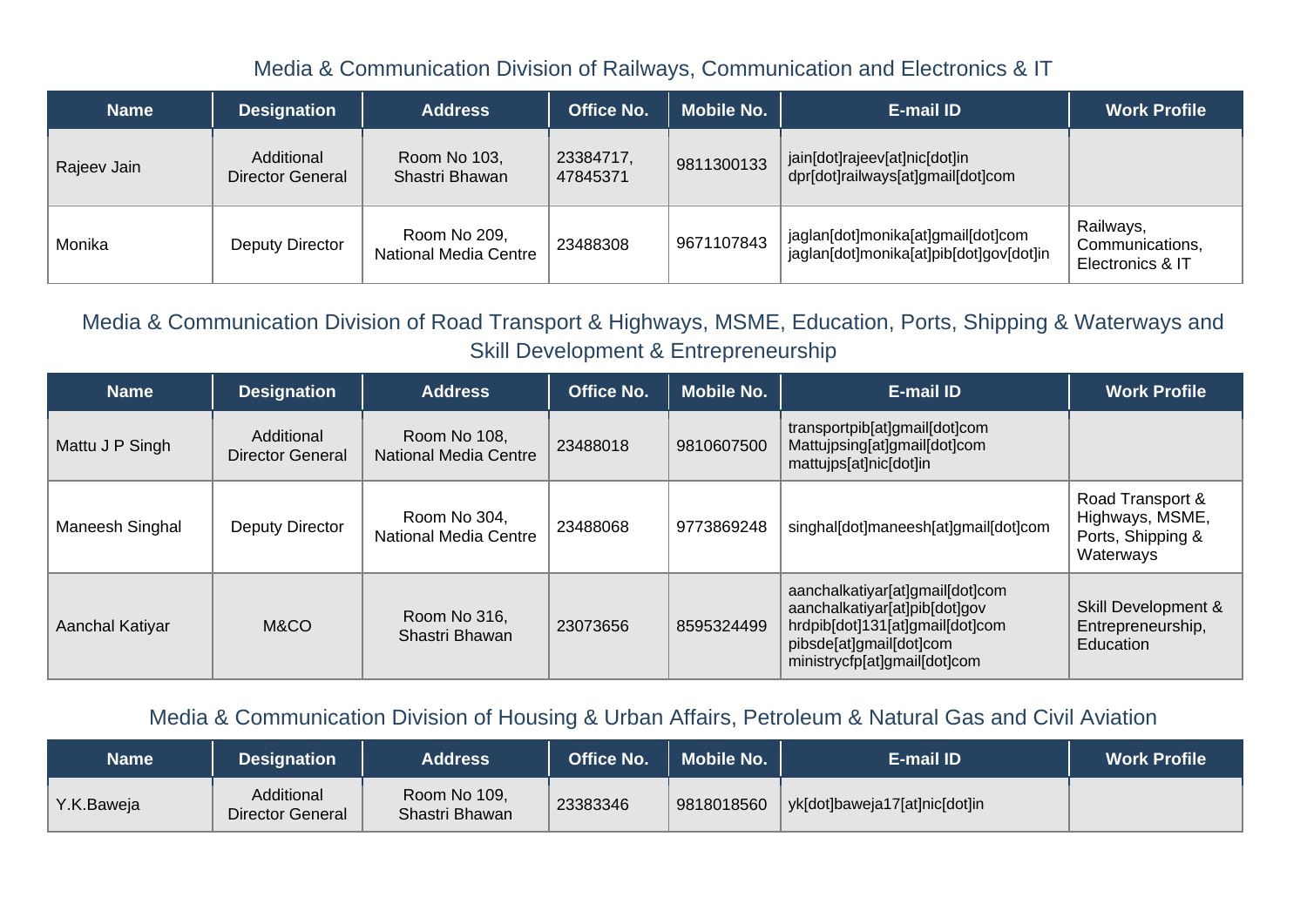| Sukhchain Singh       | <b>Assistant Director</b> | Room No 303,<br><b>National Media Centre</b><br>Room No 118, C wing,<br>Niman Bhawan |                       | 9818824181 | ssvirdi2[at]gmail[dot]com<br>sukhchain[dot]singh25[at]gov[dot]in | Housing &<br>Urban Affairs        |
|-----------------------|---------------------------|--------------------------------------------------------------------------------------|-----------------------|------------|------------------------------------------------------------------|-----------------------------------|
| Rajesh Kumar<br>Meena | <b>Assistant Director</b> | Room No 111,<br>Shastri Bhawan                                                       | 23386977,<br>47845371 | 7976323261 | rajeshmeena[at]nic[dot]in<br>rajeshatline[at]gmail[dot]com       | Petroleum &<br><b>Natural Gas</b> |
| Durganath<br>Swarnkar | <b>Assistant Director</b> | Room No. 306,<br>National Media Centre                                               | 23488071              | 9891109523 | durganath[dot]swarnkar[at]nic[dot]in                             | Civil Aviation                    |

## Media & Communication Division of Agriculture & Farmers Welfare, Panchayati Raj and Rural Development

| <b>Name</b>           | <b>Designation</b>             | <b>Address</b>                               | <b>Office No.</b> | <b>Mobile No.</b> | E-mail ID                                                         | <b>Work Profile</b>                            |
|-----------------------|--------------------------------|----------------------------------------------|-------------------|-------------------|-------------------------------------------------------------------|------------------------------------------------|
| Alpana Pant<br>Sharma | Additional<br>Director General | Room No 105,<br>Shastri Bhawan               | 23389223          | 8007310004        | alpanapsharma77[at]gmail[dot]com<br>alpana[dot]pant[at]gov[dot]in |                                                |
| Irshad Ali            | M&CO                           | Room No 301,<br>National Media Centre        | 23488079          | 9871150144        | Irshadali2007[at]gmail[dot]com                                    | Agriculture                                    |
| Jigar Khunt           | M&CO                           | Room No 315,<br><b>National Media Centre</b> | 23488058          | 9429029268        | Jigar3112[at]gmail[dot]com<br>jigar[dot]khunt[at]gov[dot]in       | Panchayati Raj and<br><b>Rural Development</b> |

Media & Communication Division of Commerce & Industries, Textiles, Consumer Affairs, Food & Public Distribution and Heavy Industries

| <b>Name</b> | <b>Designation</b> | <b>Address</b>                                                  | <b>Office No.</b> | <b>Mobile No.</b> | E-mail ID                   | <b>Work Profile</b> |
|-------------|--------------------|-----------------------------------------------------------------|-------------------|-------------------|-----------------------------|---------------------|
| D.J Narain  | Director General   | Room No 104,<br>Shastri Bhawan<br>Room No 263C,<br>Udyog Bhawan | 23389220          | 9823897327        | dj[dot]narain[at]gov[dot]in |                     |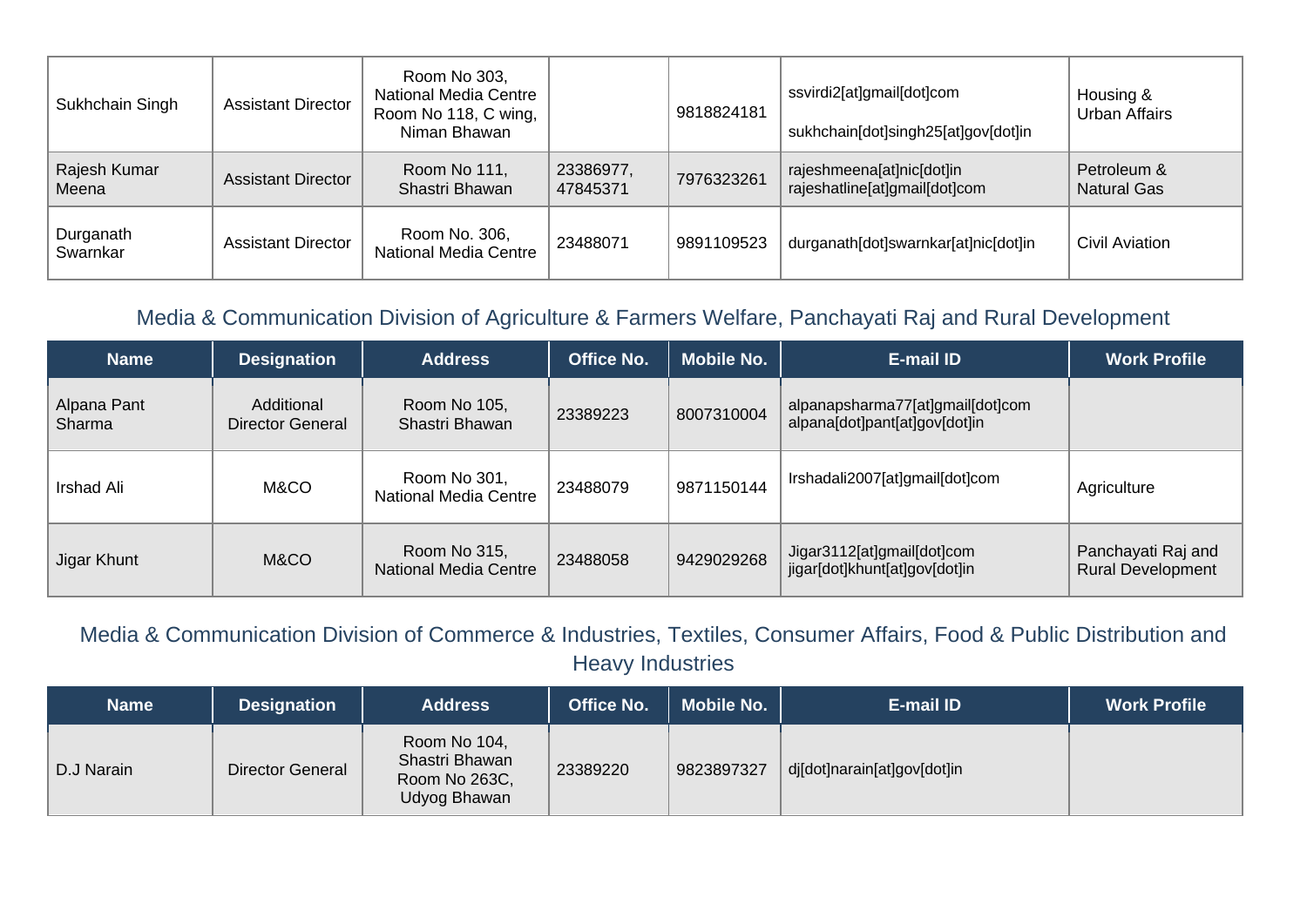| Alok Mishra     | <b>Additional Director</b><br>General | Room No 108,<br><b>National Media Centre</b>                           | 23488029 | 9654531754 | amishra[dot]edu[at]nic[dot]in                                                                                |                                                           |
|-----------------|---------------------------------------|------------------------------------------------------------------------|----------|------------|--------------------------------------------------------------------------------------------------------------|-----------------------------------------------------------|
| Praween Kavi    | <b>Deputy Director</b>                | Room No 114A,<br>Shastri Bhawan<br>Room No 263C,<br>Udyog Bhawan       | 23063622 | 9873021076 | kavipraween[at]gmail[dot]com<br>press[dot]commerce[at]gmail[dot]com                                          | Commerce &<br>Industries                                  |
| Megha Sunny     | Deputy Director                       | Room No 212,<br>National Media Centre<br>Room No 263C,<br>Udyog Bhawan | 23063622 | 8281932711 | meghaaneesh[dot]iis[at]gmail[dot]com<br>press[dot]commerce[at]gmail[dot]com<br>meghanair210[at]gmail[dot]com | Commerce &<br>Industries                                  |
| Tasneem F. Khan | <b>Assistant Director</b>             | Room No 114,<br>Shastri Bhawan                                         | 23384601 | 7891509685 | tasneempibdelhi[at]gmail[dot]com<br>fatima[dot]tasneem[at]gov[dot]in                                         | Textiles and<br>Heavy Industries                          |
| Nihi Sharma     | M&CO                                  | Room No 111,<br>Shastri Bhawan                                         |          | 9917479718 | food[dot]pib[at]gmail[dot]com<br>nihi[dot]sharma[at]gov[dot]in                                               | Consumer Affairs,<br>Food &<br><b>Public Distribution</b> |

### Media & Communication Division of Health & Family Welfare, AYUSH and Chemicals & Fertilizers

| <b>Name</b>   | <b>Designation</b>             | <b>Address</b>                        | <b>Office No.</b> | <b>Mobile No.</b> | E-mail ID                                                              | <b>Work Profile</b>        |
|---------------|--------------------------------|---------------------------------------|-------------------|-------------------|------------------------------------------------------------------------|----------------------------|
| Manisha Verma | Additional<br>Director General | Room No 302D,<br>Nirman Bhawan        | 23062349          | 9013815118        | Pibhealth[at]gmail[dot]com<br>manisha[dot]verma69[at]gov[dot]in        |                            |
| Ankur Lahoty  | Deputy Director                | Room No 309,<br>National Media Centre | 23488149          | 8377954016        | ankurlahoty[dot]dff[at]gmail[dot]com<br>ankur[dot]lahoty[at]gov[dot]in | Health & Family<br>Welfare |
| Suvidha Kumra | Deputy Director                | Room No 314,<br>National Media Centre | 23488302          | 9871145313        | Suvidhakumra[at]gmail[dot]com<br>suvidha[dot]kumra[at]nic[dot]in       | <b>AYUSH</b>               |

Media & Communication Division of Parliamentary Affairs, Steel, Coal and Mines, Power, MNRE, Fisheries and Animal Husbandry & Dairying

| Nameˈ | Designation | <b>Address</b> | <b>Office No.</b> | <b>Mobile No.</b> | E-mail ID | <b>Work Profile</b> |
|-------|-------------|----------------|-------------------|-------------------|-----------|---------------------|
|-------|-------------|----------------|-------------------|-------------------|-----------|---------------------|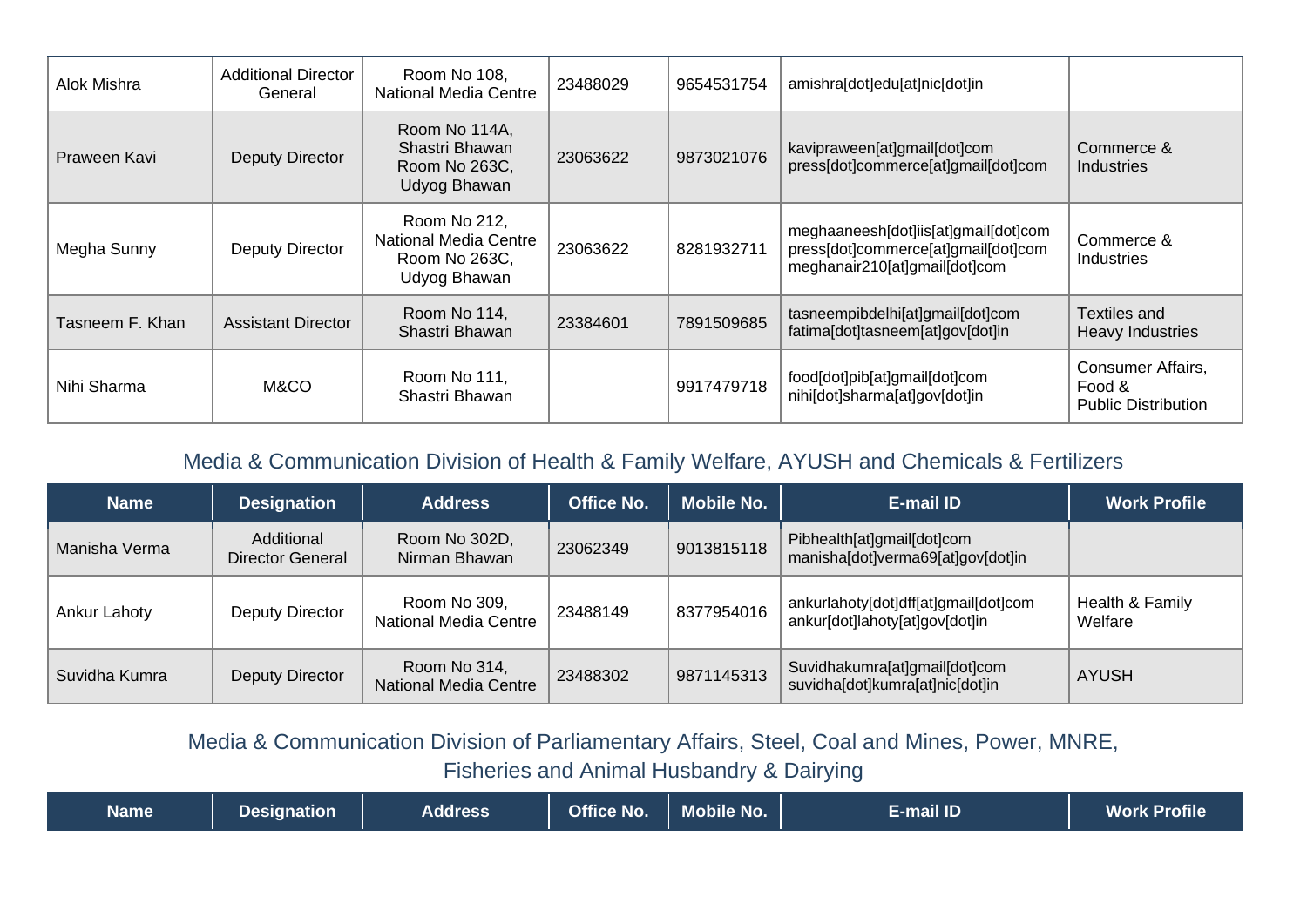| Mamta Varma   | Additional<br>Director General | Room No 106,<br><b>National Media Centre</b> | 23488026 | 9910011565 | mamta[dot]verma25[at]gov[dot]in                                          |                                                                                         |
|---------------|--------------------------------|----------------------------------------------|----------|------------|--------------------------------------------------------------------------|-----------------------------------------------------------------------------------------|
| Manish Gautam | <b>Director</b>                | Room No 207,<br>National Media Centre        | 23488061 | 7069274852 | manishgautam[dot]bpl[at]gmail[dot]com<br>gautam[dot]manish[at]gov[dot]in | Social Justice &<br>Empowerment,<br>DoNER and<br>Animal Husbandry &<br><b>Fisheries</b> |
| Sanjay Soni   | Deputy Director                | Room No 114,<br>Shastri Bhawan               | 23384601 | 9868862423 | sanjaysonidd[at]gmail[dot]com<br>sanjay[dot]kumar1966[at]gov[dot]in      | <b>Parliamentary Affairs</b><br>and Steel                                               |
| R.K. Pillai   | Deputy Director                | Room No 221,<br><b>National Media Centre</b> | 23488068 | 9354270762 | rnipillai[at]gmail[dot]com                                               | Coal and Mines                                                                          |
| Isha Garg     | <b>Assistant Director</b>      | Room No 115,<br>Shastri Bhawan               | 23488013 | 9650471312 | isha29garg[at]gmail[dot]com<br>isha[dot]garg[at]pib[dot]gov[dot]in       | Power and MNRE                                                                          |

## Media & Communication Division of Women & Child Development and Jal Shakti

| <b>Name</b>   | <b>Designation</b>                    | <b>Address</b>                        | <b>Office No.</b> | <b>Mobile No.</b> | E-mail ID                                                                                                                         | <b>Work Profile</b>                                   |
|---------------|---------------------------------------|---------------------------------------|-------------------|-------------------|-----------------------------------------------------------------------------------------------------------------------------------|-------------------------------------------------------|
| Beena Yadav   | Additional<br><b>Director General</b> | Room No 202,<br>National Media Centre | 23488048          | 9868912510        | beenayadav[at]gmail[dot]com<br>wcdpib[at]gmail[dot]com<br>resources[dot]water[at]gmail[dot]com<br>beena[dot]yadav68[at]gov[dot]in |                                                       |
| Anubhav Singh | Deputy Director                       | Room No 114A,<br>Shastri Bhawan       | 23388095          | 9891090209        | lis[dot]anubhav[at]gmail[dot]com<br>anubhav[dot]singh[at]gov[dot]in                                                               | Women &<br><b>Child Development</b><br>and Jal Shakti |

## Media & Communication Division of Tribal Affairs, Culture, Tourism and Youth Affairs & Sports

| <b>Name</b> | <b>Designation</b>                    | <b>Address</b>                               | <b>Office No.</b> | <b>Mobile No.</b> | E-mail ID                        | <b>Work Profile</b> |
|-------------|---------------------------------------|----------------------------------------------|-------------------|-------------------|----------------------------------|---------------------|
| Nanu Bhasin | Additional<br><b>Director General</b> | Room No 105,<br><b>National Media Centre</b> | 23488090          | 7827681213        | nanubhasin[at]pib[dot]gov[dot]in |                     |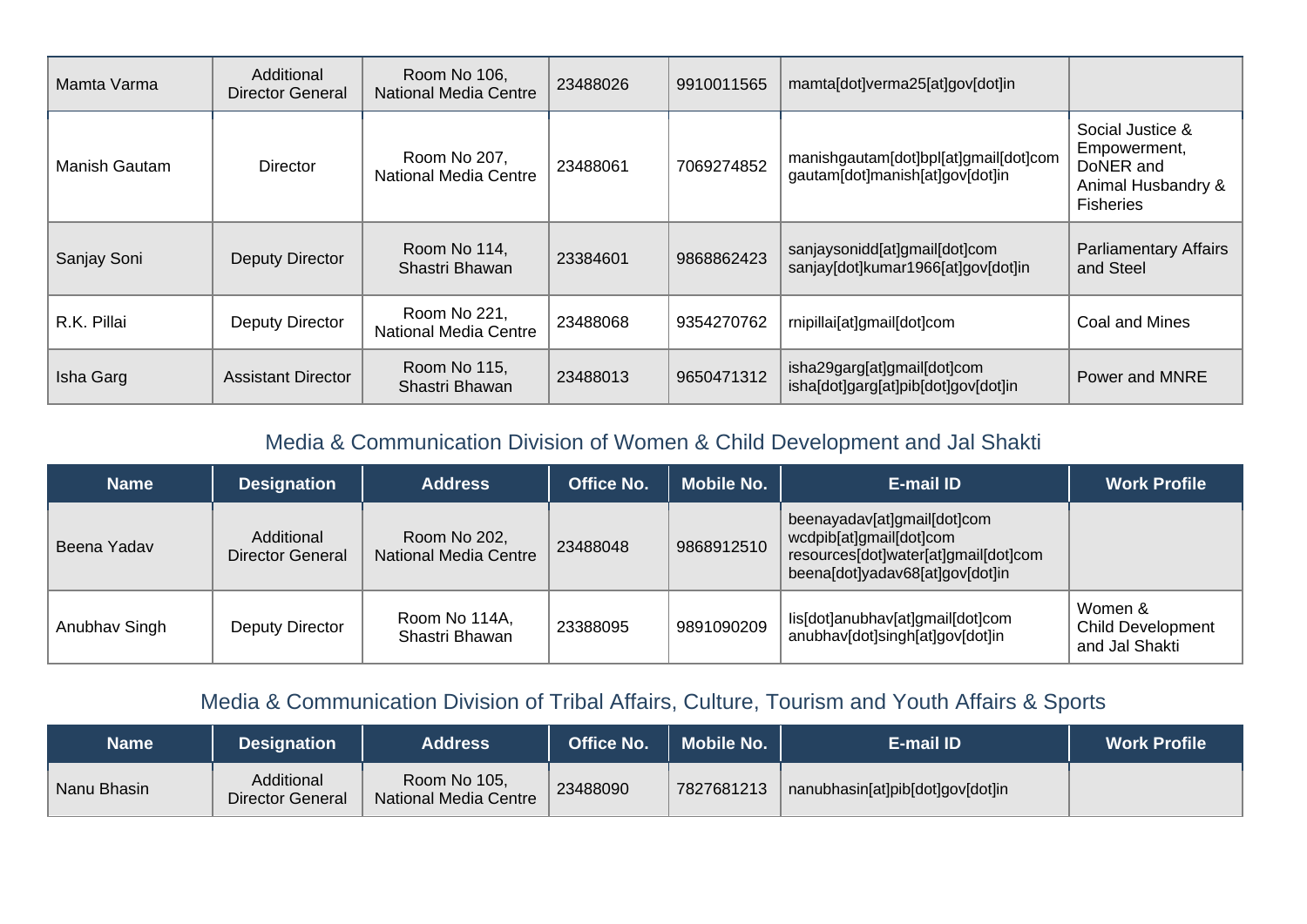| Sushil Kumar  | <b>Assistant Director</b> | Room No 208,<br>National Media Centre        | 23488164 | 7428276995 | pibculture[at]gmail[dot]com<br>tribalaffairs6[at]gmail[dot]com   | Tribal Affairs and<br>Culture                   |
|---------------|---------------------------|----------------------------------------------|----------|------------|------------------------------------------------------------------|-------------------------------------------------|
| Om Ji Awasthi | M&CO                      | Room No 315,<br><b>National Media Centre</b> | 23488058 | 7081196321 | awasthiomji[at]gmail[dot]com<br>om.awasthi[at]pib[dot]gov[dot]in | Tourism and<br>Youth Affairs &<br><b>Sports</b> |

Media & Communication Division of Information & Broadcasting, Environment, Forest & Climate Change, Labour & Employment and Law & Justice

| <b>Name</b>           | <b>Designation</b> | <b>Address</b>                               | <b>Office No.</b> | <b>Mobile No.</b>        | <b>E-mail ID</b>                                                                                                    | <b>Work Profile</b>                                                                            |
|-----------------------|--------------------|----------------------------------------------|-------------------|--------------------------|---------------------------------------------------------------------------------------------------------------------|------------------------------------------------------------------------------------------------|
| H.R.<br>Keshavamurthy | <b>Director</b>    | Room No 30,<br>Shastri Bhawan                | 23488053          | 8334057064<br>6009392600 | murthy040565[at]gmail[dot]com<br>murthy[dot]65[at]pib[dot]gov[dot]in                                                |                                                                                                |
| Saurabh Singh         | Deputy Director    | Room No 101,<br><b>National Media Centre</b> | 23488013          | 9958504737               | iis[dot]saurabh[dot]singh[at]gmail[dot]c<br>om<br>saurabh[dot]singh25[at]gov[dot]in<br>dpr[dot]inb[at]gmail[dot]com | Information &<br><b>Broadcasting</b>                                                           |
| Gauray Khare          | Deputy Director    | Room No 211,<br><b>National Media Centre</b> | 23488078          | 9818386942               | gaurav[dot]khare25[at]gov[dot]in<br>pibpiolaw[at]gmail[dot]com<br>envforestpib[at]gmail[dot]com                     | <b>Environment, Forest</b><br>& Climate Change,<br>Labour &<br>Employment and<br>Law & Justice |

Media & Communication Division of Science & Technology, Earth Science, DoPT, Atomic Energy, Space, Food Processing Industries, UPSC, CIC, CVC

| <b>Name</b>    | <b>Designation</b> | <b>Address</b>                 | <b>Office No.</b> | Mobile No. | E-mail ID                                                           | <b>Work Profile</b> |
|----------------|--------------------|--------------------------------|-------------------|------------|---------------------------------------------------------------------|---------------------|
| S.N. Chowdhary | <b>Director</b>    | Room No 112,<br>Shastri Bhawan | 23384798          | 9968097492 | puv[dot]sam[at]gmail[dot]com<br>shambhu[dot]choudhary[at]gov[dot]in |                     |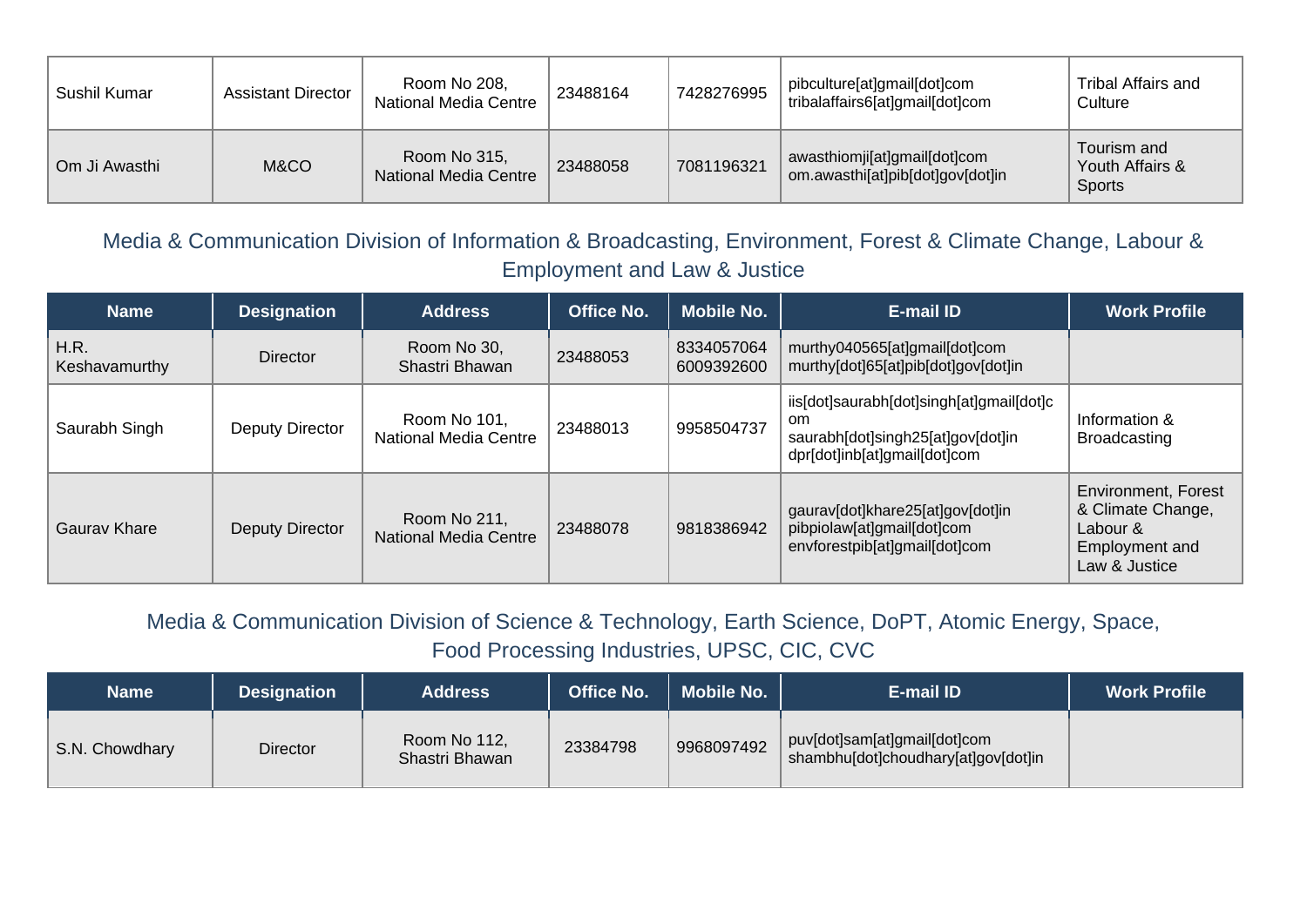| Rajeev Rustagi | <b>Assistant Director</b> | Room No 218,<br><b>National Media Centre</b><br>Room No 8,<br>North Block | 23488375,<br>23092692 | 9599043680 | rajeev[dot]rustagi[at]nic[dot]in<br>rajeev[dot]rustagi[at]nic[dot]in | Science<br>&Technology, Earth<br>Science, DoPT,<br>Space, Atomic<br>Energy, Food<br>Processing<br>Industries, UPSC,<br>CIC and CVC |
|----------------|---------------------------|---------------------------------------------------------------------------|-----------------------|------------|----------------------------------------------------------------------|------------------------------------------------------------------------------------------------------------------------------------|
|----------------|---------------------------|---------------------------------------------------------------------------|-----------------------|------------|----------------------------------------------------------------------|------------------------------------------------------------------------------------------------------------------------------------|

#### Press Facilities

| <b>Name</b>             | <b>Designation</b>                    | <b>Address</b>                               | <b>Office No.</b>     | Mobile No.               | <b>E-mail ID</b>                                                                                        | <b>Work Profile</b>     |
|-------------------------|---------------------------------------|----------------------------------------------|-----------------------|--------------------------|---------------------------------------------------------------------------------------------------------|-------------------------|
| Kanchan Prasad Mandlaus | Additional<br><b>Director General</b> | Room No 107,<br><b>National Media Centre</b> | 23488021,<br>23488022 | 8468899928               | kp[dot]mandlaus[at]gov[dot]in<br>adgpf107[at]gmail[dot]com                                              |                         |
| S.N. Chowdhury          | <b>Director</b>                       | Room No 112,<br>Shastri Bhawan               | 23384798              | 9968097492               | puv[dot]sam[at]gmail[dot]com<br>shambhu[dot]choudhary[at]gov[dot]in                                     | <b>Press Facilities</b> |
| Tejaswi Menda           | <b>Deputy Director</b>                | Room No 320,<br>National Media Centre        | 23488375              | 8074577767<br>9789807350 | tejaswigandhi[at]gmail[dot]com<br>prspib101[at]gmail[dot]com<br>tejaswi[dot]menda[at]pib[dot]gov[dot]in | <b>Press Facilities</b> |
| B.H. Aggarwal           | <b>Section Officer</b>                | Room No 320,<br>National Media Centre        | -23488371             | 9990420727               | prspib101[at]gmail[dot]com<br>b[dot]haggarwal12[at]gov[dot]in<br>prs_pib[at]nic[dot]in                  | <b>Press Facilities</b> |

# Photo Division, Minority Affairs, Election Commission and Photo Unit

| <b>Name</b>       | <b>Designation</b>             | <b>Address</b>                 | <b>Office No.</b> | <b>Mobile No.</b> | E-mail ID                                                                                                             | <b>Work Profile</b>                           |
|-------------------|--------------------------------|--------------------------------|-------------------|-------------------|-----------------------------------------------------------------------------------------------------------------------|-----------------------------------------------|
| Nungsanglemba Ao  | Additional<br>Director General | Room No 710,<br>Soochna Bhawan | 24392134          | 8527257407        | nunganglemba[at]gmail[dot]com<br>director[dot]photodivision[at]gmail[dot]c<br><sub>om</sub><br>photodiv[at]nic[dot]in | Photo Division and<br><b>Minority Affairs</b> |
| Shakun Pardarshni | Joint Director                 | Room No 703,<br>Soochna Bhawan | 24362250          | 9810734914        | pardasani[dot]shakun[at]gov[dot]in<br>shakunpardasani65[at]gmail[dot]com                                              | <b>Photo Division</b>                         |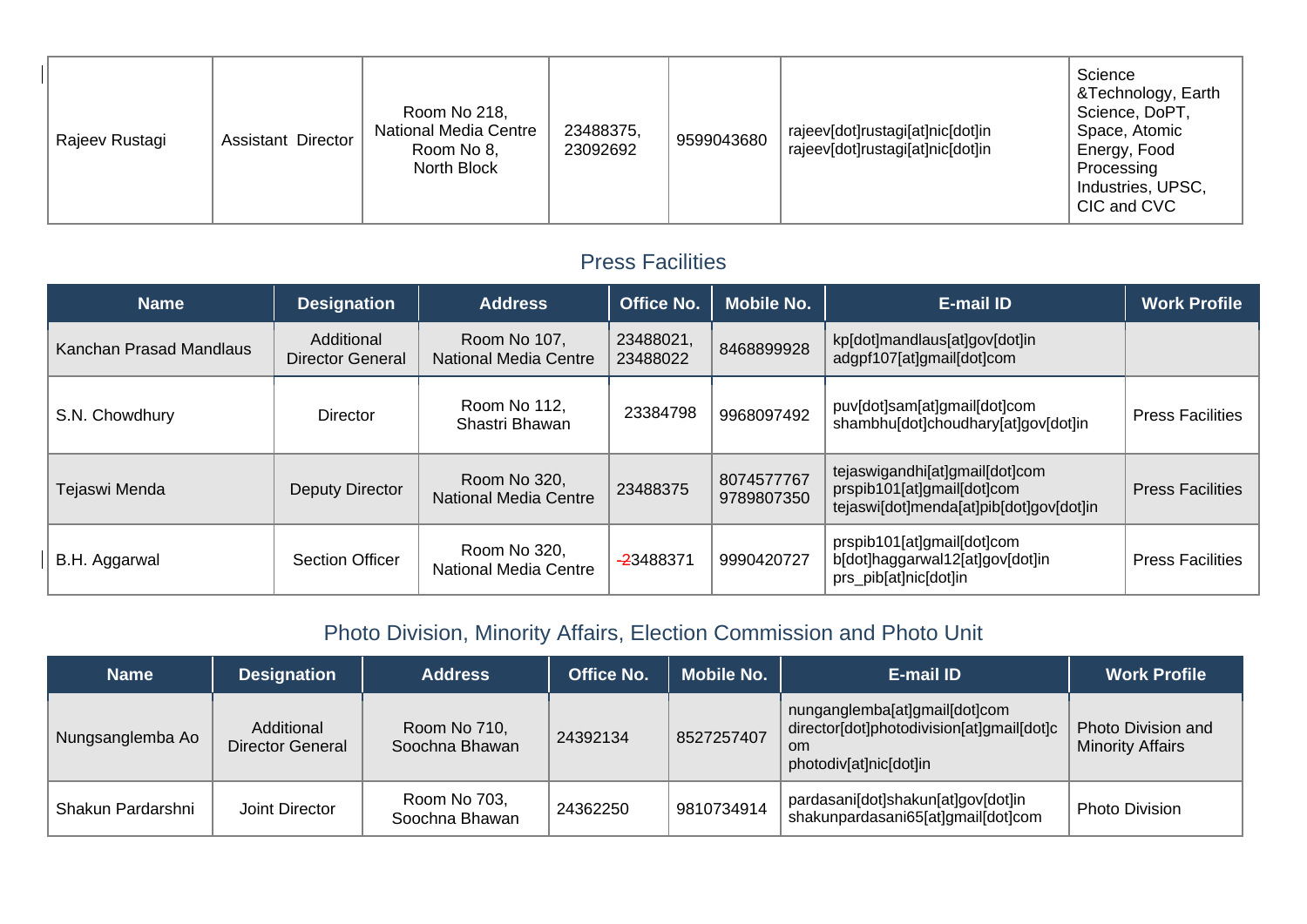| Rajender Prasad  | <b>Assistant Director</b> | Room No 307,<br><b>National Media Centre</b> | 23488065 | 9868245800 | rajender[dot]meena25[at]gov[dot]in | Election Commission,<br><b>Photo Unit</b> |
|------------------|---------------------------|----------------------------------------------|----------|------------|------------------------------------|-------------------------------------------|
| Radha Rani Gupta | <b>Section Officer</b>    | Room No 730,<br>Soochna Bhawan               | 24362250 | 9310571312 | radhag1962[at]gmail[dot]com        | <b>Photo Division</b>                     |

## Research Unit

| <b>Name</b>         | <b>Designation</b>                    | <b>Address</b>                  | <b>Office No.</b> | <b>Mobile No.</b> | <b>E-mail ID</b>                                                    | <b>Work Profile</b> |
|---------------------|---------------------------------------|---------------------------------|-------------------|-------------------|---------------------------------------------------------------------|---------------------|
| <b>Ashish Goyal</b> | Additional<br><b>Director General</b> | Room No 1071,<br>Soochna Bhawan |                   | 9815507250        | ashishgoyal[dot]pibru[at]gmail[dot]com<br>ashishgoyal[at]nic[dot]in |                     |
| Himanshu Pathak     | Deputy Director                       | Room No 1093,<br>Soochna Bhawan |                   | 9711743439        | himanshupathak[dot]pibru[at]gmail[dot]com                           | Research Unit       |

# Hindi Unit

| <b>Name</b>   | <b>Designation</b> | <b>Address</b>                               | <b>Office No.</b> | Mobile No. | <b>E-mail ID</b>                                                         | <b>Work Profile</b> |
|---------------|--------------------|----------------------------------------------|-------------------|------------|--------------------------------------------------------------------------|---------------------|
| Manish Gautam | <b>Director</b>    | Room No 207,<br><b>National Media Centre</b> | 23488062          | 7069274852 | manishgautam[dot]bpl[at]gmail[dot]com<br>gautam[dot]manish[at]gov[dot]in | Hindi Unit          |
| Archana Mahto | M&CO               | Room No 7,<br><b>National Media Centre</b>   | 23488147          | 9205039946 | archanapib07[at]gmail[dot]com<br>archana07[at]nic[dot]in                 | Hindi Unit          |

# Vigilance and RNI Circulation Verification

| <b>Name</b>              | <b>Designation</b>             | <b>Address</b>                 | <b>Office No.</b> | <b>Mobile No.</b> | <b>E-mail ID</b>                | <b>Work Profile</b> |
|--------------------------|--------------------------------|--------------------------------|-------------------|-------------------|---------------------------------|---------------------|
| Y.K.Baweja               | Additional<br>Director General | Room No 109,<br>Shastri Bhawan | 23383346          | 9818018560        | yk[dot]baweja17[at]nic[dot]in   |                     |
| Jyoti Swaroop<br>Asthana | Deputy Director                | Room No 716,<br>Shastri Bhawan | 23383648          | 9868406826        | jsasthana[dot]edu[at]nic[dot]in | Vigilance           |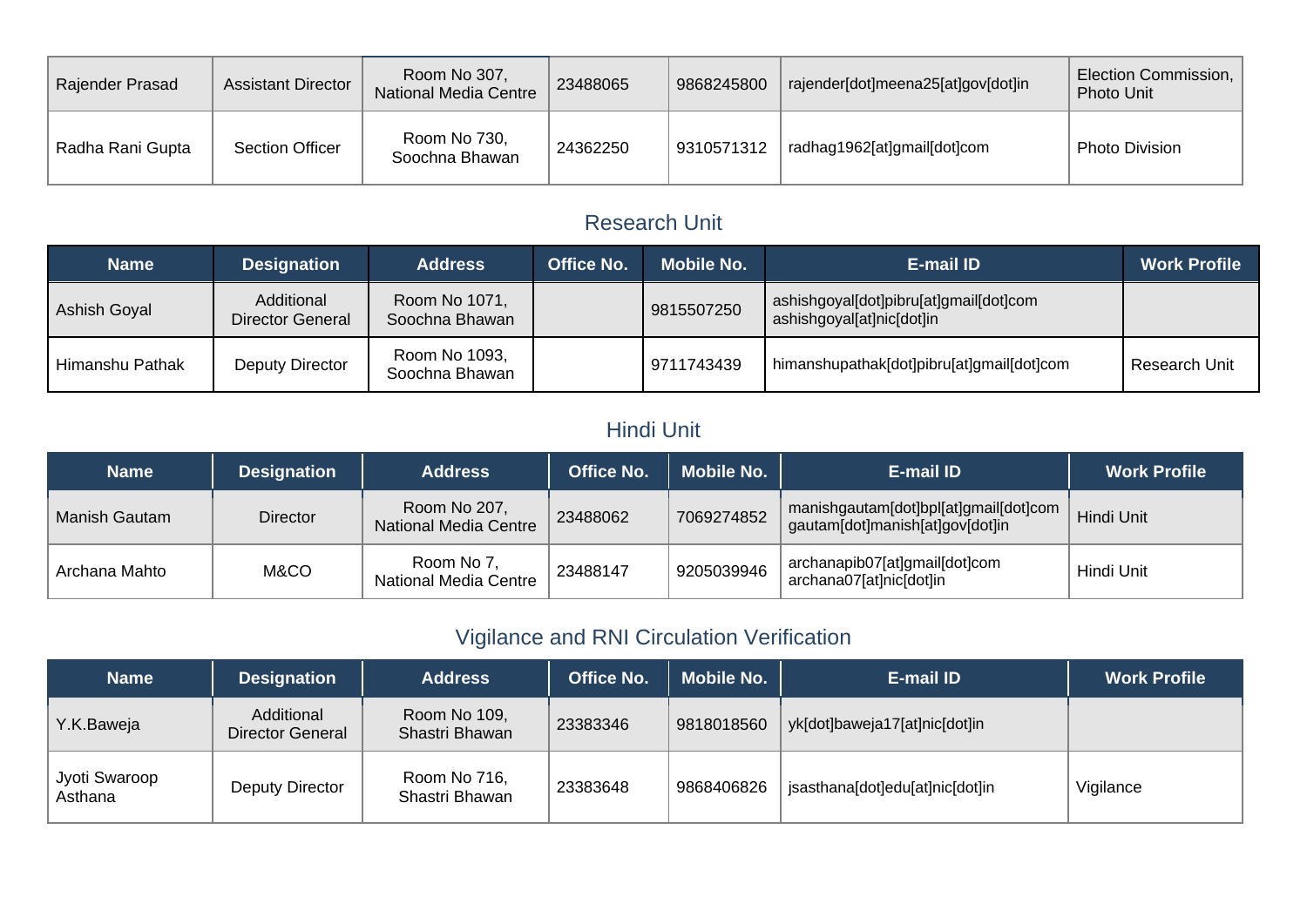| K.S. Muralidharan | <b>Section Officer</b> | Room No 703B,<br>Shastri Bhawan | 23386043 | 9810120108 | vigipib2017[at]gmail[dot]com | Vigilance |
|-------------------|------------------------|---------------------------------|----------|------------|------------------------------|-----------|
|-------------------|------------------------|---------------------------------|----------|------------|------------------------------|-----------|

## NIC

| <b>Name</b>             | <b>Designation</b>     | <b>Address</b>                 | <b>Office No.</b>    | <b>Mobile No.</b> | <b>E-mail ID</b>                                                               | <b>Work Profile</b> |
|-------------------------|------------------------|--------------------------------|----------------------|-------------------|--------------------------------------------------------------------------------|---------------------|
| Preeti Verma            | Sr. Tech. Director     | Room No 108,<br>Shastri Bhawan | 24366505<br>23488382 |                   | Pib109[at]gmail[dot]com                                                        | NIC.                |
| Vir Bikram Kumar        | Sr. Tech. Director     | Room No 108,<br>Shastri Bhawan | 23385256<br>23386489 |                   | pib108[at]nic[dot]in                                                           | <b>NIC</b>          |
| Govind Parmar           | Scientist B            | Room No 108,<br>Shastri Bhawan | 23389338             |                   | pib108[at]nic[dot]in                                                           | <b>NIC</b>          |
| Madhab Chandra<br>Dakua | <b>Section Officer</b> | Room No 108,<br>Shastri Bhawan | 23389338             |                   | pib109[at]gmail[dot]com<br>pib108[at]nic[dot]in<br>madhavmadhaba[at]nic[dot]in | <b>NIC</b>          |

### Administration and DCID

| <b>Name</b>    | <b>Designation</b>             | <b>Address</b>                               | <b>Office No.</b>    | <b>Mobile No.</b> | <b>E-mail ID</b>                                                            | <b>Work Profile</b>                                                |
|----------------|--------------------------------|----------------------------------------------|----------------------|-------------------|-----------------------------------------------------------------------------|--------------------------------------------------------------------|
| Vasudha Gupta  | <b>Director General</b>        | Room No 102.<br>Shastri Bhawan               | 23389036<br>23381075 | 9891635257        | vasudhaa[dot]guptaa[at]gmail[dot]com<br>vasudha[dot]gupta[at]nic[dot]in     |                                                                    |
| Kanchan Prasad | Additional<br>Director General | Room No 107,<br><b>National Media Centre</b> | 23488021             | 8468899928        | kp[dot]mandlaus[at]gov[dot]in<br>adgadmnpib[at]gmail[dot]com                | Administration &<br><b>DCID</b>                                    |
| Arun Kumar P   | Deputy Director                | Room No 2,<br>National Media Centre          | 23488305             | 9971390995        | arunkumar[dot]palani[at]gmail[dot]com<br>arunkumar[dot]palani[at]gov[dot]in | <b>General Section and</b><br><b>Office Automation</b><br>Section  |
| Sadhu Singh    | Deputy Director                | Room No 714,<br>Shastri Bhawan               | 23384684             | 9818008728        | sadhu[dot]singh[at]nic[dot]in                                               | <b>Budget &amp; Accounts</b><br>Section and<br><b>Cash Section</b> |